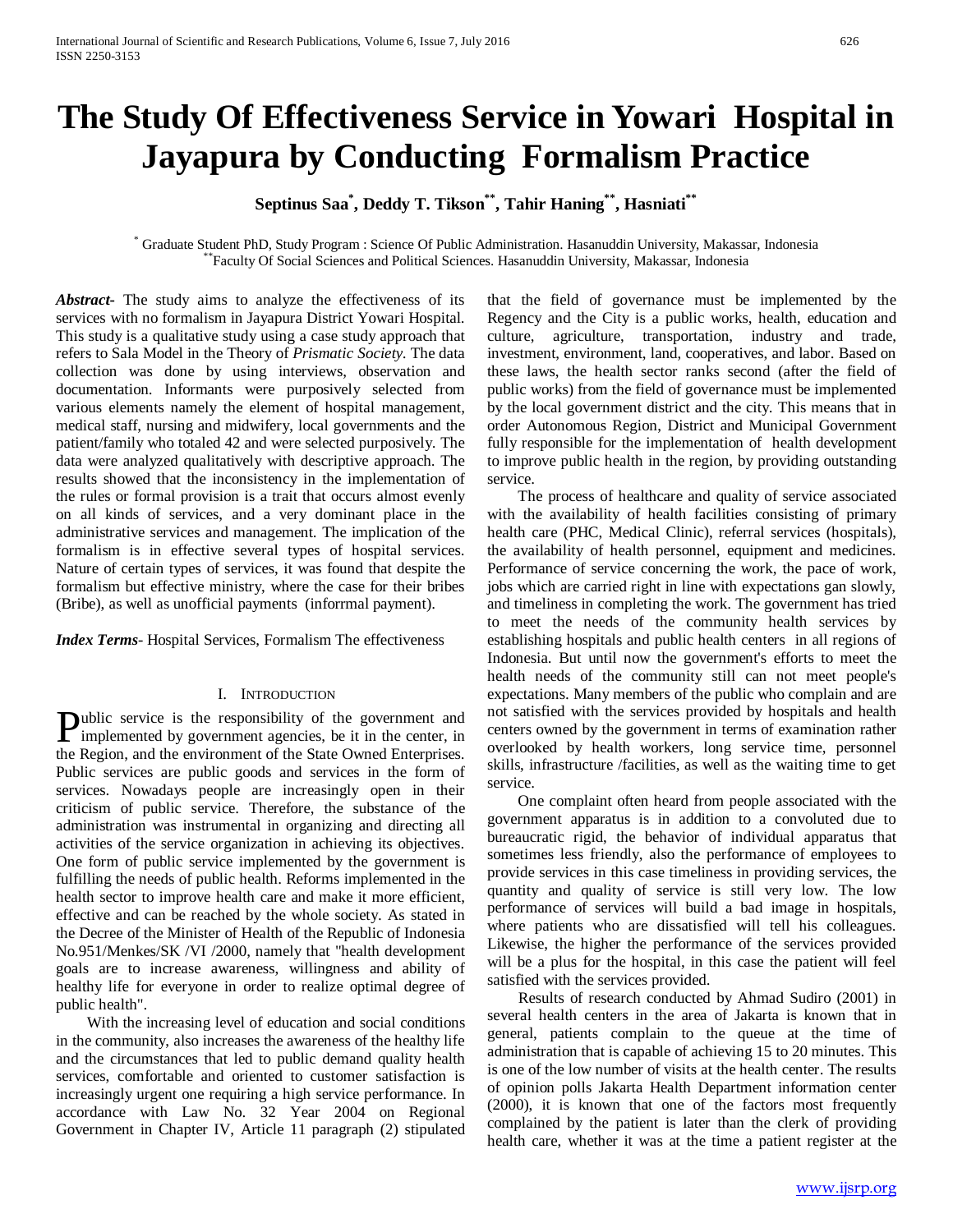counter until the examination and prescription. The results of monitoring Health Information Center note that for one patient at the health center takes time in counter 10 minutes in the examination room 15 to 20 minutes and the place of usual prescriptions reached 15 minutes, so for one patient visit takes 45 minutes to 1 hour.

 Practice *formalism* in Indonesia suspected to occur in almost every aspect of the domain of the bureaucracy, especially in the provision of public services. Practices such as corruption, collusion and nepotism is an action that rife. Various regulations have ditelorkan by the government to prevent such practices in the hope of realizing public services more efficient, effective and equitable.

 Formalism *(formalism)* is one of the characteristics of the Model Sala developed by Riggs to explain the nature of the society and system administration (bureaucracy) in developing countries where people are experiencing a transition from the type of agrarian society to an industrial society. In addition to the characteristics of formalism, Model Sala also has two other characteristics that heterogeneity *(heterogenity)* and *(overlapping)* (Riggs, 1964).

 In Indonesia, the practice of formalism is considered still dominant place in the government bureaucracy, especially in local government bureaucracy. Results of research conducted by Agus Dwiyanto, et al (2003) showed that the practice of corruption, collusion and nepotism in the field of health care tends to occur in the procurement of drugs, hiring, as well as the determination of the cost of service. Cases of corruption, collusion and nepotism are actions that characterize the practice foralisme according to Riggs.

 In the province of Papua, the presence of Law on Regional Autonomy and Law No. 21 of 2001 on Special Autonomy for Papua Province is a golden opportunity for the Provincial Government and District/City in an effort to improve the quality of the field of health care. No exception Jayapura regency government as counties terapit the Jayapura city is the capital of the province.

 Efforts to improve the quality of healthcare in the intent can only be achieved when health care bureaucrats obey and act according to the rules, regulations, and applicable principles relating to the health care field or in other words do not practice formalism as suggested by Riggs. But otherwise the fact that in the encounter in the early stages of the survey give an indication differ from what is expected. Other findings in the pre-survey concerning the presence of additional levies that are not stipulated in the regulations. The levy is considered to be somewhat burdensome service users so that they are not optimally utilize health services (public discussions with the initials MT). Based on an above problems it is necessary to study Effectiveness of Care in Hospital Yowari Jayapura district with the practice of formalism undertaken.

#### II. RESEARCH METHODS

#### **Research design**

 This study intends to acquire in-depth overview of the formalism in Hospital services Hospital Yowari Jayapura district. To assist researchers in obtaining in-depth description of the purpose of the study, the design of this research uses qualitative research with qualitative case study approach *(Qualitative Case Study)* as well as administration and management services.

# **Locus and Research Focus**

 This research was conducted in Jayapura District Hospital Yowari. Election Hospital Yowari

#### **Data source**

 These studies collect data from two sources, namely primary and secondary data sources. Sources of primary data obtained through *in deepth interviews* with informants. The informants were selected using *purposive* technique. Informants planned as a data source amounted to 42, selected from the five elements related to hospital services is an element of hospital management, medical, nursing and midwifery personnel, local governments, and patient / family. Selection of informants was done with the assumption that the data and information that is relevant to this study only owned by individuals, namely those involved and interested hospital services include medical services, services of nursing care, support services of medical and non-medical, as well as administrative services and management ,

# III. RESULTS AND DISCUSSION

#### **1. Formalism In Hospital Service**

 Formalism is a mismatch between what is stated or be displayed with reality is actually happening in practice bureaucracy (Riggs, 1964). Ferrel Heady (1995), restricting a wide gap between what is stated or be displayed with reality *(discrepancy between form and reality)*. The results of field research on e formalism in hospital services are presented according to the research focus preset. The focus of these studies have been developed based on some common traits possessed by formalism. The results of field research shows that not all characteristics of formalism found in all types of hospital services which is the object of observation. Some type of hospital services has been established to be observed are : Medical services, services of nursing care, support services of medical and non-medical, administrative services and management.

There are interesting things from the field findings that need to be listened to is that the four characteristics mentioned above formalism is not found equally in all types of service are observed. There are certain characteristics that are found almost exist in all kinds of services, on the contrary there are some features that only occur in two or even one type of service. Here are some of the findings will be presented to the respective field of research focus.

#### **2. The discrepancy between the rules to the implementation of the Hospital services.**

 One characteristic of formalism is any inconsistency between the rules in relation to the implementation of hospital services. Regulation here can be interpreted as the Act, government regulations, presidential decrees, ministerial regulations, Provincial Regulation, Regulation District/City, Regulation Regents / Mayors, the Decree of the Head of the Hospital, Norms, Principles, Principles principles, standards and procedures that form the basis of service delivery. The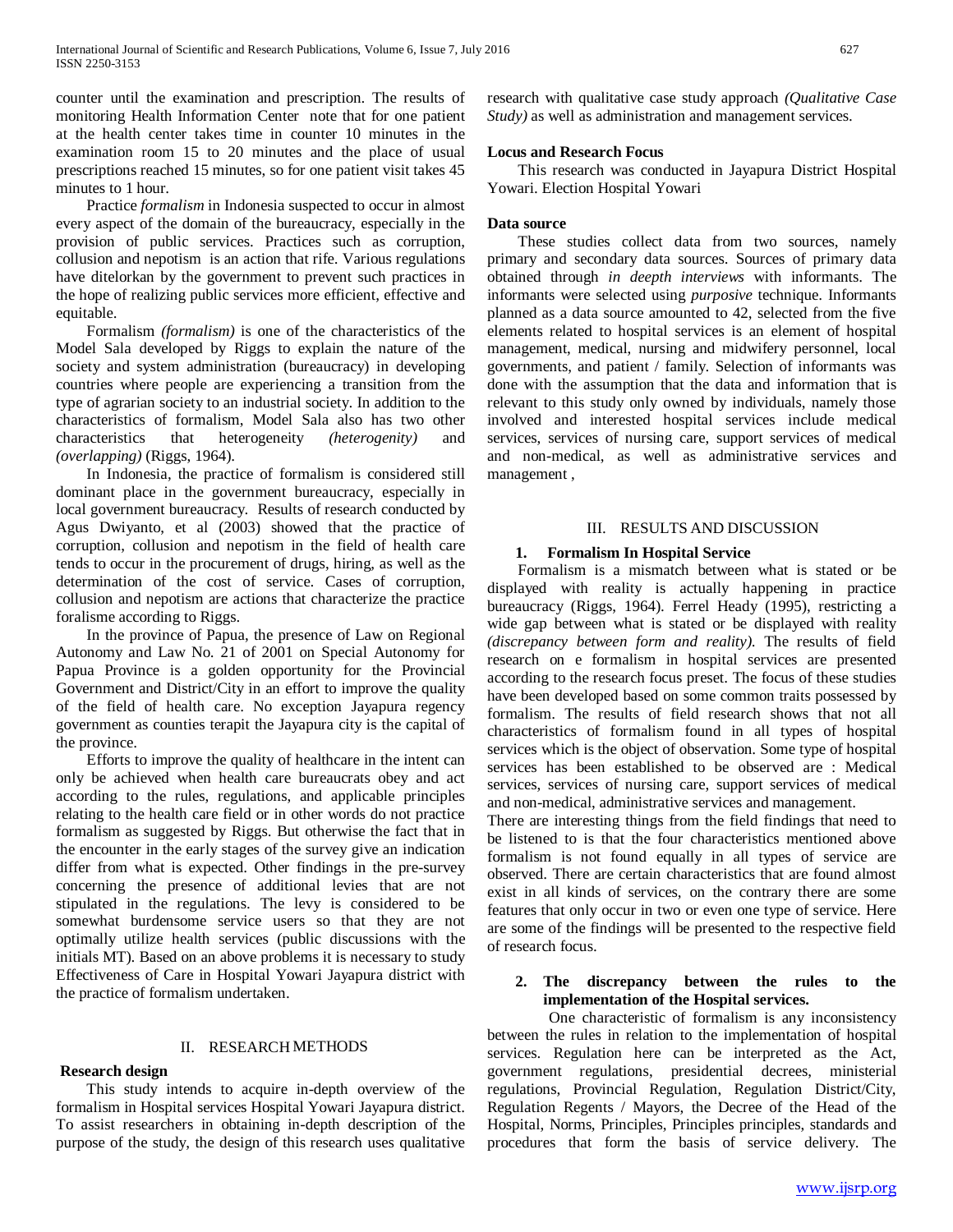phenomenon of a mismatch between the rules to be implemented in the hospital service is a phenomenon that is found in almost all types of hospital services Yowari Jayapura district.

# **2. Making the rules and procedures inetrnal that can not be run by the hospital bureaucracy.**

 One characteristic of bureaucratic formalism in practice in developing countries is their tendency of making the rules and procedures can not be executed by the bureaucracy. In connection with this research, the focus of the discussion will be aimed at making the rules or procedures on hospital services can not be run solely by the bureaucracy of hospital services. Drafting of regulations and procedures that can not be run by the management of the Hospital services.

# **3. The centralization of power (centralized)**

 The tendency of centralization of power (centralized) and did not delegate authority is one of the characteristics of formalism. In relation to the organization of hospital services in hospitals Yowari, explanations about the centralization of power and disregard the delegation of authority associated with decision making in the context of hospital services. Feature centralization of power in the decision-making authority still be found within the framework of the internal structure of the hospital which is between the director and the heads of sexy and functional officials. Moreover, this phenomenon is also found within the framework of authority relations are structurally in terms of health care functions between the Hospital and the District Health Office and the Provincial Health Office Jayapura Papua. There are three types of services where these characteristics are still found, namely administration and management services, pharmacy services, and social security insurance services for poor families.

 In service administration and management, there is still a reluctance delegation of decision making authority of the director of the hospital to the section chiefs and officials in implementing functional management functions for hospital services. This authority Convergence impact on the reluctance of Officials under the structural level to develop creativity and innovation power in the organization of hospital services. There are several symptoms that strengthens their practice of the centralization of power and the reluctance of the delegation of authority in decision-making, among others : the decision-making functions which are still based on leadership, leadership is less responsive to the suggestions and complaints from officials as well as staff at lower levels, and the lack of frequency coordination meeting and evaluation involving all elements of the service.

# **4. Report things are good and do not report on things that are not good or that actually happened**

 One characteristic of formalism is the behavior like to report things that are good and do not report on things that are not good or what happened. In Indonesia, this characteristic is more viscous called by the boss happy. This phenomenon can only be found in the service non-medical support services namely maintenance of hospital facilities. In the Regulation of the Minister of Health of the Republic of Indonesia Number : 129 /Menkes/SK/II/2008 on Minimum Service Standart Hospital, confirmed that hospital management to be responsive to damage

health equipment, timely maintenance of tools, timely in evaluating laboratory equipment and measuring instruments used. Response speed or responsiveness to damaged equipment, including medical devices can be optimally managing unit when the goods leave the report as objectively as possible on the state of the current item to the management or owners of the a hospital.

 In the field observation and documentation study to document the evaluation reporting items, were found still reports that not describe the actual condition of the goods. In the circumstances of the report dated June 30, 2015, especially in the circumstances of the column (good/bad) it is stated that the condition of the goods are all in good condition. After confirmation by direct observation in the field and interviews are uncovered facts that are not in accordance with what has been reported.

 Facts in units of medical services as well as medical support to show that that is indeed the majority of goods are still in good condition but some items used to service medical support strategic as medical devices laboratory clinics, space radiology, as well as tools in polical outpatient or inpatient hospitalization has been damaged due to age. This condition is true given that most medical devices as well as other supporting facilities held in 2006 since the hospital was founded. Therefore, the majority of medical devices in installations of strategic medical support has been damaged by light or permanently.

# **B. Effectiveness of Hospital Services**

 Discussion effectiveness has never been separated from the discussion Often pliers service efficiency and quality of the hospital. Among others accepted indicators include :

> 1. *Bed Occupancy Rate* **(BOR)** is indicator to measure the percentage use of bed at a certain time unit used to determine the level of utilization of hospital beds. Figures Low BOR showed a lack of utilization of hospital beds by society. Figures BOR is high (over 85%) indicates the level of utilization of the high bed so it is necessary the development of the hospital or the addition of a bed. BOR ideal value ranges between 60-85%. Based on data obtained from the planning unit and the medical records of Hospital Regional Yowari that figure BOR in the last three years ie in 2013 coverage BOR reached 71%, whereas in 2014, coverage BOR down shortly be 59%, and in 2015 the numbers BOR decreased again to 54%. explanation of the above data is that the utilization rate of the beds by inpatients at the regional hospital Yowari the past three years has decreased. Last year 2013-2015 was a decline in the frequency of the patient's request inpatient serviceswith an average decline of 8.5%, namely from the figure 71% in 2013 to 54% in 2015. This figure illustrates that as a result of the practice of formalism that is high enough as to which has been described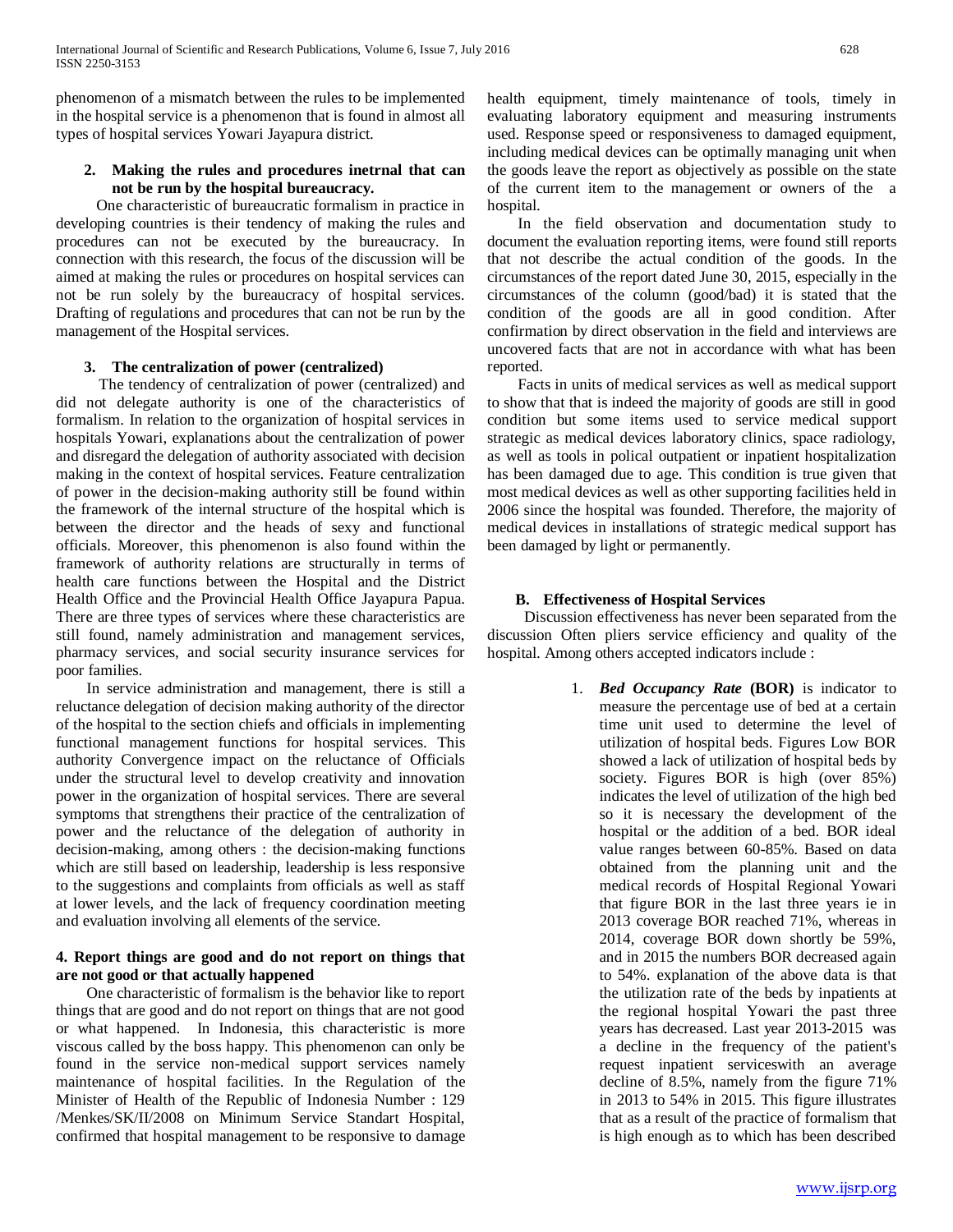previously caused patients tend seek care at a hospital or other medical facility, so the demand for inpatient hospital Yowari has decreased.

- 2. *Average Length of Stay* **(ALOS)** is the average length of stay of a patient. ALOS is also used to measure the efficiency of hospital services, can also be used to measure the quality of hospital services. When applied to a specific diagnosis can be things that need further observation. ALOS ideal value is between 6-9 days. Based on data obtained from the medical records of the section planning and District General Hospital Yowari that number the average length of stay of patients in hospitals Yowari in the last three years are as follows: in 2013, the average length of stay of patients was 4.1 days, in 2014, the average length of stay of patients reached 4 days, and in 2015, the average length of stay of patients is 4.3 days. Figures ALOS in the last three years on average still below the ideal number of hospitalization days, ie between 6-9 days. Figures ALOS in addition to providing an overview of the level of efficiency of hospital services, but also can give an idea about the quality of hospital services. In terms of quality of hospital services, the actual condition is associated with the practice of formalism is quite high in some strategic medical support service units, as well as medical support service units and non-medical support mainly of Administrative and management services unit.
- 3. *Net Death Rate* **(NDR)** is the net death rate or mortality clean at 48 hours after the patient is treated for every 1000 patients out. Indicator is used to Determine the quality of care / hospitalization. The lower the number NDR a hospital means that service quality is getting better. NDR value that can be tolerated is less than 25 per 1000 patient out. Data obtained from the planning section and the medical records of hospitals Yowari NDR figures show that, in 2013 NDR figure is 18 per 1000 patient out, while in 2014 the numbers NDR was 22 per 1000 patient out, and in 2015 reached the figure NDR 24 per 1000 patient out. The explanation above shows that the number of patients died within 48 hours after treatment, increased significantly until nearing the threshold of tolerance of 25 per 1000 patient out. This data is in line with the achievements of BOR and ALOS figures that showed a decrease in related interest of patients undergoing treatment and quality of hospital services who have not experienced deficits improve significantly. Thus, it can be interpreted bring the mortality rate among clean after 48 hours of treatment at the Hospital Yowari actually the implications of the practice of formalism which

causes a lack of effective service in some units of medical services strategically, supporting services of medical and non-medical, service nursing / midwifery , as well as supporting services of medical and nonmedical practices of all of the which are interlocking with the practice of formalism to service of Administrative and management.

4. *Gross Death Rate* **(GDR)** is the gross death rate or general death rate for every 1000 patients out. These indicators are used to determine the quality of care / hospital care. The lower the GDR means the quality of hospital services, the better. GDR ideal value should not be more than 45 per 1000 patient out. Data obtained from the planning section and the medical records of hospitals Yowari in the last three years shows that in 2013 reached 30 per 1000 patient out, in 2014 it was 28 per 1000 patient out, and in 2015 reached number 3 5 per 1000 patient out. Whilst the GDR experienced fluctuations in the last three years but still no improvement, even Reached an average increase of 5%. This fact shows that the real GDR although Also Increased the number has not Reached the limit value tolerance ie 45 per 1000 patient out. This figure actually have a relationship with Reviews their practice of formalism that occur in various types of services on a Previously as described. If observed carefully, seemingly a trend that is in line with some other indicators that BOR, ALOS, and the NDR.

#### 5. **The number of patient visits to the emergency unit, outpatient and inpatient.**

 Data on indicators BOR, ALOS, GDR and NDR as described previously in line with data on the development of the number of patients in emergency units, outpatient and Significantly Decreased inpatient roomates over the last three years. Data on the number of patients in the Intensive Care Unit in the last three years has decreased significantly. In 2013 the number of visits reached 23.791, this figure dropped in 2014 decreased to 20.423 and in 2015 the number of patients has decreased again to 19.626 patients. In the outpatient department, Although total outpatient visits in the last three years experienced an increase fluctuate,but the numbers did not shift significantly, in 2013 the number reached 23.337 outpatients, then increased in 2014, so 24.838 men, and then decreased again in 2015 shortly be 23.107 patients. While total in patients in the past three years clearly experiencing a declining trend. In the year 2013 the number of inpatients reached the 6.828 patients, this figure has decreased in 2014 to 6.047, and then decreased again in 2015 to 5.820 patients. Condition number of Patients in three games this overall service units Showed a Decrease. This fact actually have relevance to practice formalism high enough on the various types of good medical care, nursing care, medical support services, and non-medical, all of which stem from their practice of formalism in the administration and management services unit. Then all it can be concluded that the hospital services at home Yowari Jayapura district does not operate effectively as a result of their high formalism practice on different types of primary medical